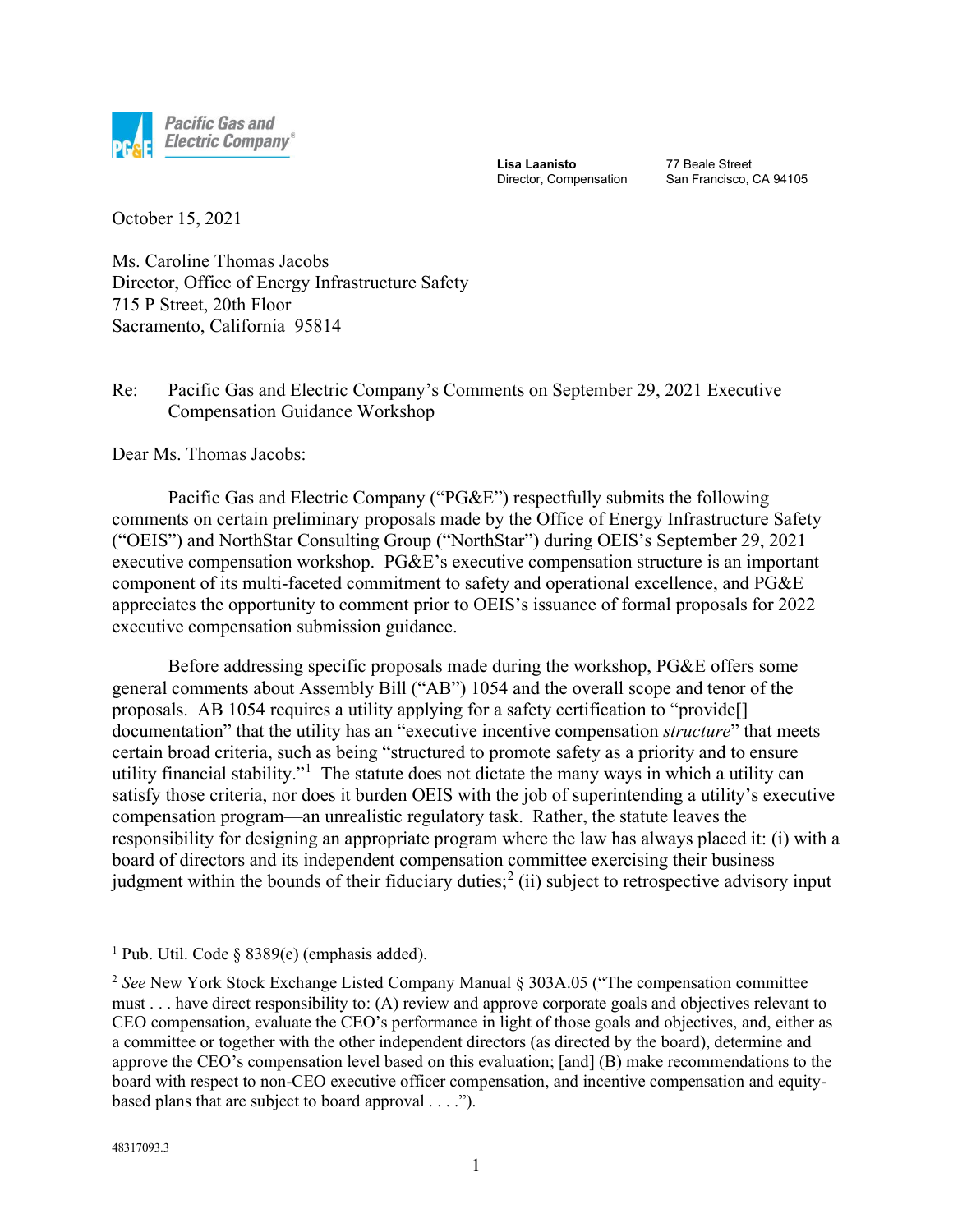from shareholders;<sup>[3](#page-1-0)</sup> and (iii) subject further, in PG&E's case, to "[a]nnual review of awards by an independent consultant."<sup>[4](#page-1-1)</sup> The statute charges OEIS with the more limited role of verifying that a utility's overall "compensation *structure* . . . meets the principles set forth" in the statute. [5](#page-1-2) Thus, AB 1054 does not contemplate OEIS providing direction or guidance on the precise weightings of a utility's performance metrics, the factors that go into a compensation committee's exercise of discretion when it comes to payment of incentive compensation, or the like.

Moreover, AB 1054 recognizes that an executive compensation structure not only should promote safety, financial stability, and other important operational objectives, but also must enable a utility to attract and retain the talented executives who are necessary to achieve those goals. Thus, for example, AB 1054 unambiguously permits a sizable portion of a utility's annual executive compensation awards to consist of guaranteed pay instead of at-risk compensation.<sup>[6](#page-1-3)</sup> And in discussing AB 1054 and related requirements placed on PG&E, the California Public Utilities Commission ("CPUC" or "Commission") has stressed the importance of "tak[ing] into account PG&E's need to attract and retain highly qualified executive officers."<sup>[7](#page-1-4)</sup>

PG&E raises these overarching points because several of the proposals during the September 29 workshop—especially from NorthStar—failed to align with the limited scope of AB 1054, the discrete role it assigns to OEIS when it comes to executive compensation, the fact that executive compensation is just one tool in a utility's toolbox when it comes to advancing safety and other priorities, or the fact that attracting and retaining talented executives are fundamental purposes of executive compensation. These foundational points, however, are critical to keep in mind in order to stay true to the letter and intent of AB 1054, to ensure adherence to corporate best practices, and to avoid the proverbial "mission creep" and arguable overreach into areas that are the province of an independent compensation committee exercising business judgment in accordance with its fiduciary duties.

With that said, PG&E comments below on certain specific proposals made during the workshop. PG&E does not comment on all of the proposals—many of which are inextricably entwined with each other, and could have a compounding effect if adopted together. Rather,

<span id="page-1-0"></span><sup>3</sup> *See* 15 U.S.C. § 78n-1(a)(1), (c) ("Not less frequently than once every 3 years, a proxy or consent or authorization for an annual or other meeting of the shareholders for which the proxy solicitation rules of the [Securities and Exchange] Commission require compensation disclosure shall include a separate resolution subject to shareholder vote to approve the compensation of executives [paid for the prior year, as disclosed in the proxy statement]. . . . [Such] shareholder vote . . . shall not be binding on the issuer or the board of directors of an issuer, and may not be construed . . . as overruling a decision by such issuer or board of directors.").

<span id="page-1-1"></span><sup>4</sup> Decision Approving Plan of Reorganization, D.20-05-053, at 88 (CPUC June 1, 2020).

<span id="page-1-2"></span> $5$  Pub. Util. Code § 8389(e)(6)(B) (emphasis added).

<span id="page-1-3"></span><sup>&</sup>lt;sup>6</sup> *See id.* § 8389(e)(6)(A)(i) (requiring only that a "primary portion of the executive officers' compensation [to be] based on achievement of objective performance metrics").

<span id="page-1-4"></span><sup>7</sup> D.20-05-053 at 89.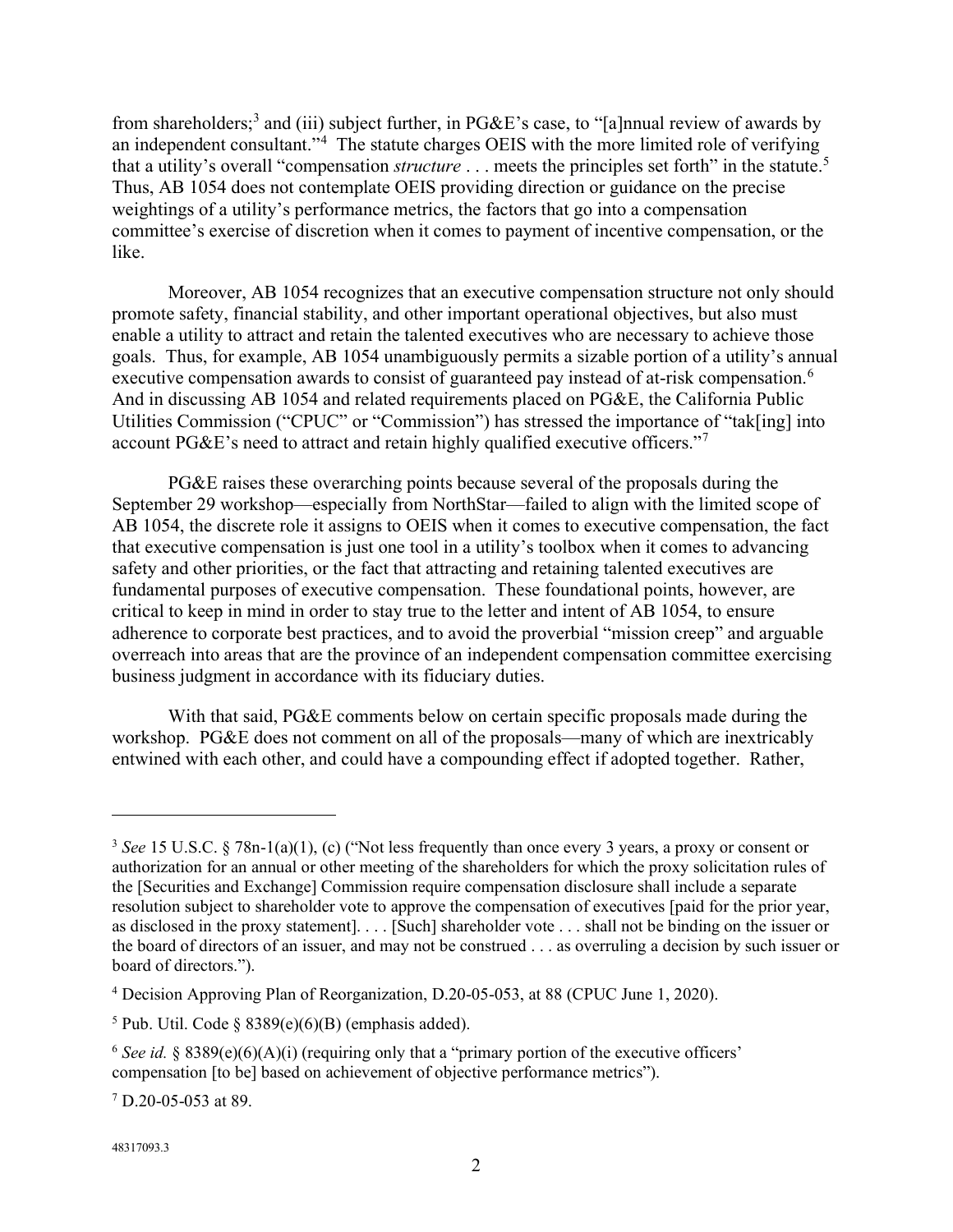PG&E focuses on the specific proposals that PG&E regards as especially important or as particularly beyond the scope of AB 1054 and OEIS's role.

# **1. OEIS's and NorthStar's Proposals Regarding AB 1054's Definition Of "Executive Officer"**

OEIS proposed requiring utilities' executive compensation submissions (i) to specify "[w]hich internal executive officer classifications or positions are subject to the submitted executive compensation structure"; and (ii) to state "[w]hich internal executive officer classifications or positions are not included in the executive compensation structure and explain why they are not included."<sup>[8](#page-2-0)</sup> Relatedly, NorthStar floated a number of ideas regarding who, in its view, it might be beneficial to subject to AB 1054's executive compensation requirements. NorthStar raised, for example, whether the entire "C-suite" (a term it did not define) should be subject to the statute's requirements, and whether if one senior vice president is determined to be an "executive officer" that means that all other senior vice presidents also must be deemed to be executive officers.<sup>[9](#page-2-1)</sup> The Commission, however, repeatedly has made clear that the term "officer" or "executive officer" has a settled meaning that is not open to new or novel interpretations, much less the expansive interpretations suggested by NorthStar.

AB 1054's executive compensation structure requirements apply only to "executive officers, as defined in [Public Utilities Code] Section 451.5."[10](#page-2-2) Section 451.5(c) defines "executive officer" to mean "any person who performs policy making functions and is employed by the public utility subject to the approval of the board of directors, and includes the president, secretary, treasurer, and any vice president in charge of a principal business unit, division, or function of the public utility." Section 451.5(c)'s definition closely tracks the definition of "executive officer" found in Securities and Exchange Commission ("SEC") Rule 3b-7, namely, a company's "president, any vice president of the [company] in charge of a principal business unit, division or function (such as sales, administration or finance), any other officer who performs a policy making function or any other person who performs similar policy making functions for the  $[company].$ <sup>"[11](#page-2-3)</sup>

The Commission's decisions make clear that  $\S$  451.5(c)'s definition of "executive" officer" extends no further than Rule 3b-7 executive officers (subject to exceptions expressly set forth in § 451.5(c), such as specification of the utility's corporate secretary and treasurer).<sup>12</sup> In

<span id="page-2-2"></span><sup>10</sup> Pub. Util. Code § 8389(e)(4), (e)(6).

<span id="page-2-3"></span><sup>11</sup> 17 C.F.R. § 240.3b-7.

<span id="page-2-0"></span><sup>8</sup> Office of Energy Infrastructure Safety, *Executive Compensation Guidance Workshop*, at 9 (Sept. 29, 2021) ("OEIS PowerPoint").

<span id="page-2-1"></span><sup>9</sup> *See* NorthStar Consulting Group, *Executive Compensation Structure Workshop*, at 5 (Sept. 29, 2021) ("NorthStar PowerPoint") ("Question: Who are the executive officers and how does this affect compensation design? . . . All Senior Vice Presidents?").

<span id="page-2-4"></span> $12$  Section 451.5(c) also adds the requirement that the individual be "employed by the public utility," which forecloses NorthStar's suggestion (*see* NorthStar PowerPoint at 5), that individuals employed solely by utility holding companies might be subject to the statute. *Cf.* Decision on Test Year 2021 General Rate Case for Southern California Edison Company, D.21-08-036, at 420 (CPUC Aug. 20, 2021)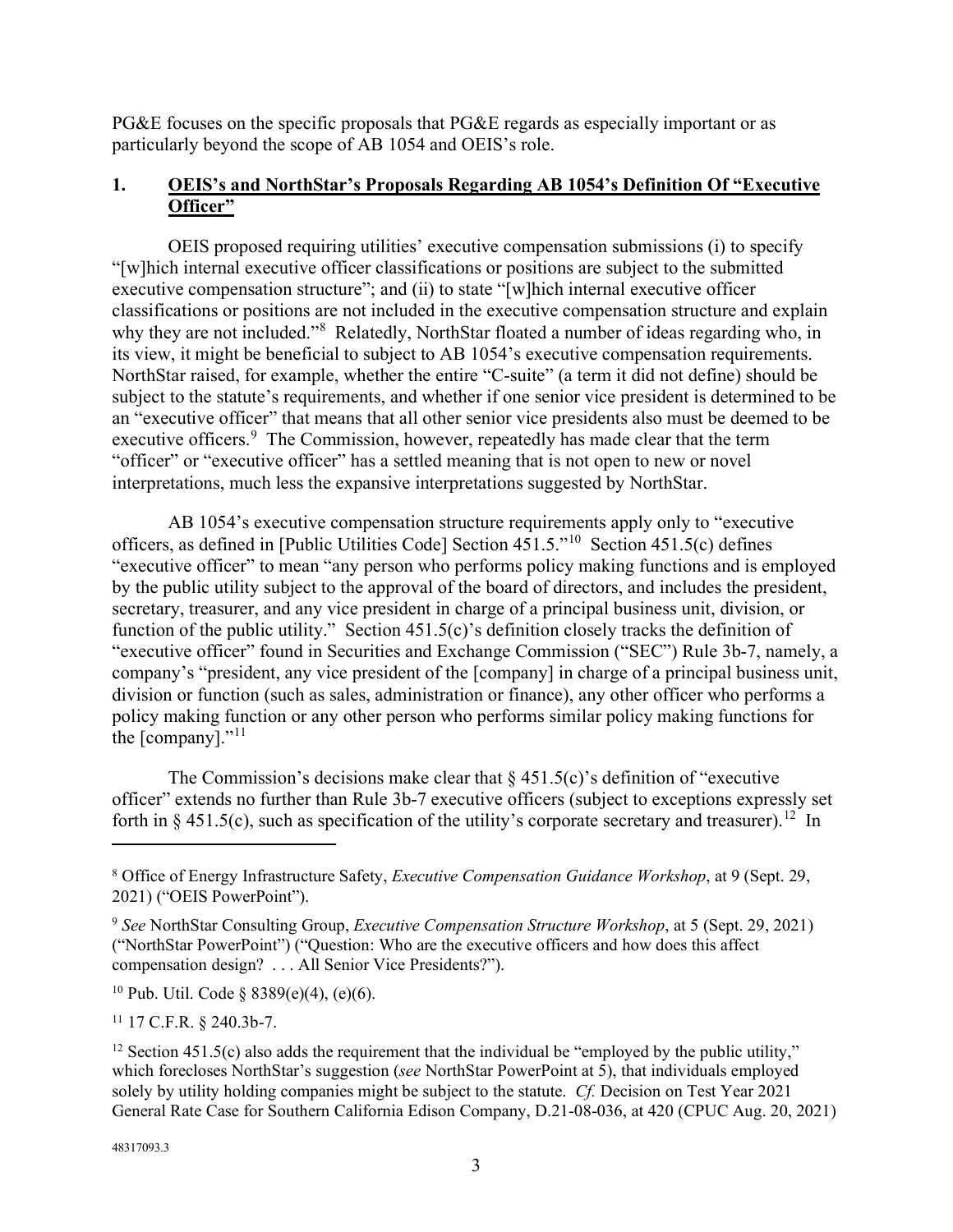December 2018, the Commission issued Resolution E-4963, which held that the term "officer" in a different section of the Public Utilities Code, § 706, "means those employees of the investor owned utilities in positions with titles of Vice President or above, *consistent with Rule 240.3b-7 of the Securities Exchange Act of 1934*."[13](#page-3-0) And in its August 20, 2021 decision in Southern California Edison Company's General Rate Case, the Commission, observing that § 451.5(c)'s definition of "executive office" is "similar to the definition provided in Rule 3b-7," held that it is "reasonable to continue to apply the definition of 'officer' adopted in Resolution E-4963."<sup>[14](#page-3-1)</sup> Accordingly, the Commission held that the term "officers"—and by extension, "executive officers"—extends no further than Rule 3b-7 executive officers (plus, under § 451.5(c), the secretary and treasurer).

The Commission then explained that such executive officers are necessarily a small, high-level group, and that determining who is in that group requires a fact-intensive, officer-byofficer analysis:

[O]nly VPs that are in charge of a "principal business unit, division or function" or who perform a policy making function are executive officers under Rule 3b-7. The adjective "principal" is a modifier of all of the nouns that follow in the list. By setting forth conditions under which a VP will be considered a Rule 3b-7 officer, it is clear that the Rule did not intend for all VPs to be considered Rule 3b-7 officers. ... Rule 3b-7 officers are senior-level management, responsible for policy decisions of the company, and directly answerable to the [utility's] Board of Directors because their hiring and firing are determined by the Board.<sup>[15](#page-3-2)</sup>

Accordingly, determining who qualifies as an "executive officer" under AB 1054 is not as simple as looking at an officer's title or level in the corporate hierarchy as NorthStar suggested (with the exception of a utility's president, secretary, and treasurer, as applicable, because those positions are specifically identified in  $\S$  451.5(c) as "executive officer" positions). Rather, determining who qualifies as an "executive officer" requires examining the specific facts surrounding an individual officer's duties and actions, and the nature and extent of the "policy making function,"<sup>[16](#page-3-3)</sup> if any, the officer performs.<sup>[17](#page-3-4)</sup> Moreover, "policy making" in this context requires significant policy making functions,<sup>[18](#page-3-5)</sup> including the authority to implement—not merely

<sup>(</sup>holding that because "EIX is not an electric corporation," the definition of "officer" in Public Utilities Code § 706 "does not apply to EIX").

<span id="page-3-0"></span><sup>&</sup>lt;sup>13</sup> Resolution E-4963 at 8, Finding 5 (CPUC Dec. 13, 2018) (emphasis added).

<span id="page-3-1"></span><sup>14</sup> D.21-08-036 at 417 n.1353, 419.

<span id="page-3-2"></span><sup>15</sup> *Id.* at 418-19.

<span id="page-3-3"></span><sup>16</sup> Pub. Util. Code § 451.5(c); 17 C.F.R. 240.3b-7.

<span id="page-3-4"></span><sup>17</sup> *See, e.g.*, *SEC v. Prince*, 942 F. Supp. 2d 108, 133 (D.D.C. 2013) (collecting cases holding that "a court [must] reject reliance on an employee's title and instead . . . perform a fact-intensive analysis of the employee's duties and responsibilities").

<span id="page-3-5"></span><sup>&</sup>lt;sup>18</sup> *Cf.* 17 C.F.R. § 240.16a-1(f) (note) (providing with respect to a very similar definition of "officer" that "[p]olicy-making function is not intended to include policy-making functions that are not significant").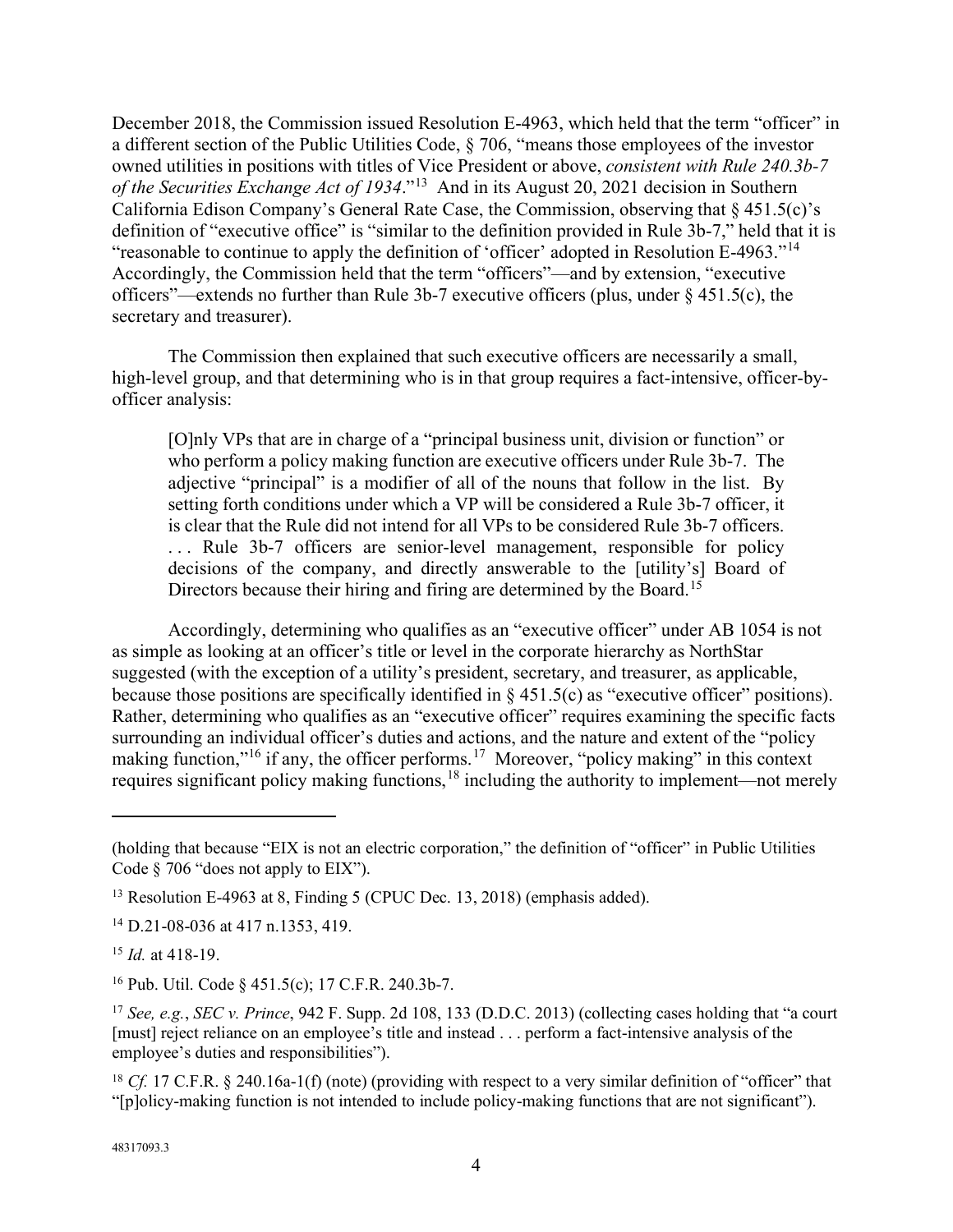to influence—such policy decisions. As one court put it: "To decide that [Rule 3b-7] reach[es] individuals involved in discussing company strategy and policy, but who do not have authority to actually implement such policy, would expand the scope [of the rule] far beyond what any court has to date recognized as policy making authority."<sup>[19](#page-4-0)</sup>

In short, when the Legislature used the term "executive officers" in AB 1054 and § 451.5(c), it was not writing on a blank slate. Rather, the Legislature borrowed a term that has a settled meaning in the federal securities laws, and that companies use and apply all the time for purposes of complying with SEC requirements. PG&E urges OEIS to adhere to this established meaning in considering utilities' executive compensation submissions.

# **2. OEIS's Proposals Regarding AB 1054's "Primary Portion" Requirement**

AB 1054 requires "the primary portion of the executive officers' compensation [to be] based on achievement of objective performance metrics."[20](#page-4-1) OEIS made two proposals concerning this requirement during the workshop. First, OEIS proposed requiring utilities to certify in their executive compensation submissions that "for all executive officer positions as defined in Section 451.5, a majority of the executive compensation reward, at both the *threshold* and maximum reward levels, is awarded based on the achievement of objective performance metrics."<sup>[21](#page-4-2)</sup> Second, OEIS proposed requiring utilities to state "that compensation associated with a performance metric(s) *will not* be earned if the threshold metric target for that performance metric is not achieved."[22](#page-4-3) OEIS suggested that this second proposal was intended to preclude a board of directors or compensation committee from exercising "positive discretion" to pay incentive compensation if the formulaic result of a metric score falls below threshold. PG&E will comment on each of these proposals in turn.

# **a. The proposal regarding calculating the "primary portion"**

PG&E is deeply troubled by OEIS's suggestion that it will assess compliance with the "primary portion" requirement based on incentive compensation at *threshold* levels instead of *target* levels. Assessing compliance based on threshold levels would have no basis in the text of AB 1054, would contravene basic principles of statutory construction and widespread practices in the executive compensation realm, and would force California utilities to drastically alter their executive compensation structures in ways that would undermine the purposes of AB 1054 and hurt California utilities' ability to attract and retain talented executives.

The statute says that the "primary portion of the executive officers' compensation [must be] based on achievement of objective performance metrics" without specifying *at what level* of incentive compensation.[23](#page-4-4) The statute cannot mean at *any* level, for that would be an untenable

<span id="page-4-4"></span><sup>23</sup> Pub. Util. Code § 8389(e)(6)(A)(i)(I).

#### 48317093.3

<span id="page-4-0"></span><sup>19</sup> *Prince*, 942 F. Supp. 2d at 136.

<span id="page-4-1"></span><sup>&</sup>lt;sup>20</sup> Pub. Util. Code § 8389(e)(6)(A)(i)(I).

<span id="page-4-2"></span><sup>21</sup> OEIS PowerPoint at 12 (emphasis added).

<span id="page-4-3"></span><sup>22</sup> *Id.* at 13 (emphasis added).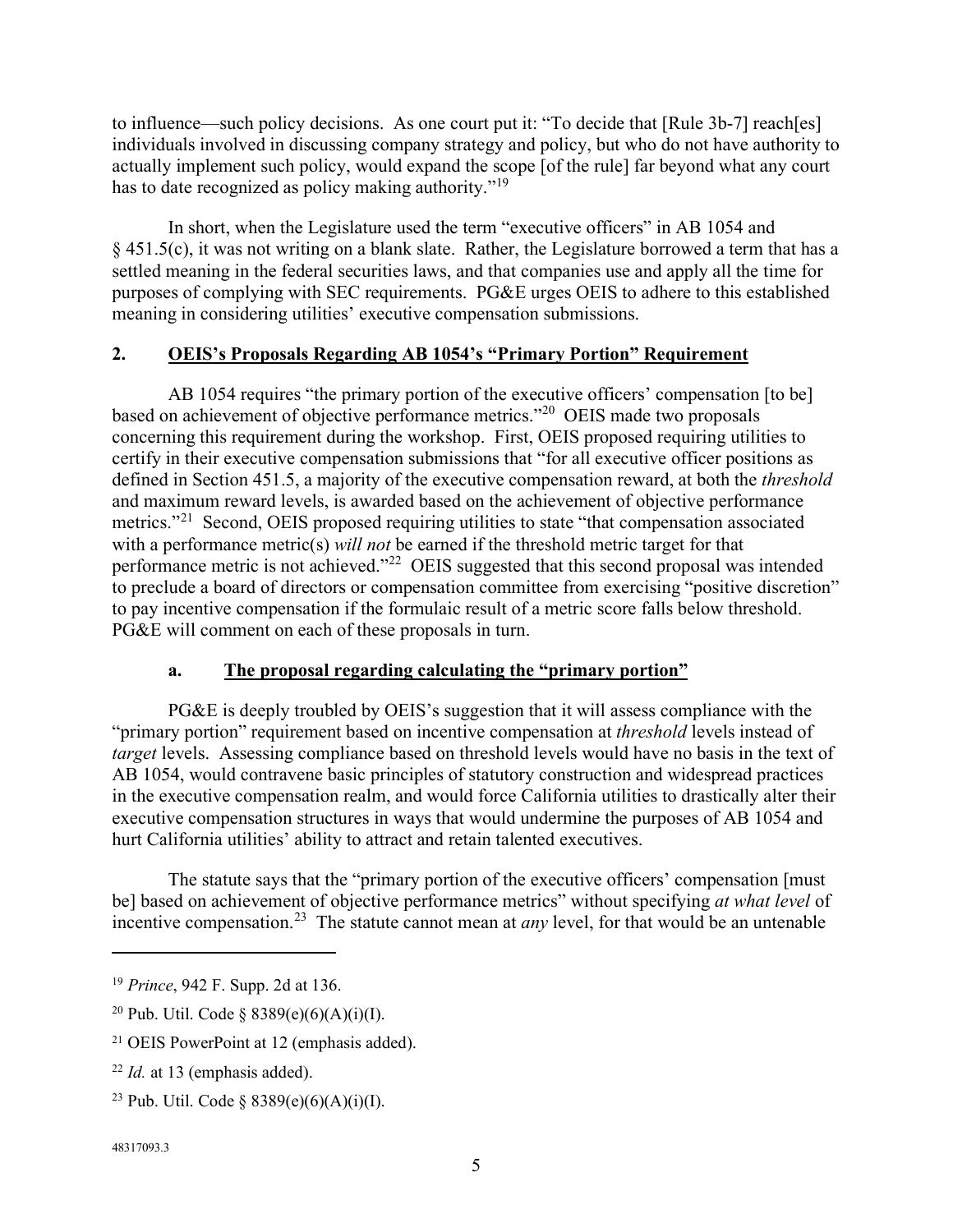interpretation. For example, it is possible for a utility to fail to achieve threshold levels of performance on all but one metric, such that incentive pay could end up being only a tiny fraction of overall compensation. That possibility does not mean that the utility's executive compensation structure fails the "primary portion" requirement; the very nature of performancebased incentive compensation is that it does not get paid or gets paid at reduced levels if the utility performs poorly on its metrics, which, mathematically, will always cause the percentage of guaranteed compensation to increase, potentially in excess of 50% of total compensation. That does not evince statutory non-compliance; to the contrary, that is what is *supposed* to happen. Because the statute does not envision assessing compliance with the "primary portion" requirement at *any* possible level of incentive compensation, yet the statute does not specify a particular benchmark, one must use ordinary canons of statutory interpretation to identify the proper benchmark.

"It is a settled principle of statutory construction that a Legislature in legislating with regard to an industry or an activity must be regarded as having had in mind the actual conditions to which the act will apply; that is, the customs and usages of such industry or activity."<sup>[24](#page-5-0)</sup> Thus, when the Legislature imposed the "primary portion" requirement without specifying a benchmark, the Legislature is presumed to have incorporated industry norms and understandings of how incentive compensation is established and measured. And it is axiomatic that the standard benchmark is target, rather than threshold; industry literature makes this clear.<sup>[25](#page-5-1)</sup> Notably, when companies report in their proxy statements the *ex ante* value of incentive compensation awards (*i.e.*, the value of the awards at the time of grant, rather than at the time of actual payouts following the performance period), companies report the values at target levels.<sup>[26](#page-5-2)</sup>

<span id="page-5-0"></span><sup>24</sup> *Wolski v. Fremont Inv. & Loan*, 127 Cal. App. 4th 347, 353 (2005) (quoting *Irvine Co. v. California Emp. Com.*, 27 Cal. 2d 570, 581 (1946)).

<span id="page-5-1"></span><sup>25</sup> *See, e.g.*, Willis Towers Watson, *Principles and Elements of Effective Executive Compensation Design*, at 47 (Feb. 2021) ("The proportion of Total Rewards allocated to *target* or expected levels of variable compensation should increase with each executive level within the organization.") (emphasis added); Willis Towers Watson, *CEO Pay at S&P 1500 Companies: 2020 Trends in Pay Levels and Practices*, at 2 (Aug. 2020) (noting a "6.0% increase in *target* total pay" for chief executive officers, and that "62% of *target* pay value is performance-based") (emphasis added); Aon, *2020 Pay Trends: First Look at CEO Compensation* (Aug. 2020) (analyzing trends in executive compensation by evaluating "median *target* bonus opportunities," without reference to threshold levels of incentive compensation) (emphasis added); Meridian Compensation Partners, LLC, *Best Practices in Benchmarking*, at 1 (Nov. 2011) (discussing looking at "market values based on *targeted* pay opportunity or realized compensation," not threshold levels of compensation, when benchmarking executive compensation across comparator firms) (emphasis added).

<span id="page-5-2"></span><sup>26</sup> *See, e.g.*, PG&E Corporation and PG&E 2021 Joint Proxy Statement at 43 (reporting on "2020 NEO *Target* Direct Compensation Mix") (emphasis added); *id.* at 44 ("[I]n 2020 an average of 61 percent of NEO *target* compensation was at-risk. . . . Equity-based compensation . . . accounted for an average of 47 percent of NEO *target* compensation in 2020.") (emphasis added); *id.* at 46 ("[The] [c]ompensation structure emphasizes at-risk, performance-based variable pay, making up an average of 61 percent of NEO *target* compensation in 2020.") (emphasis added).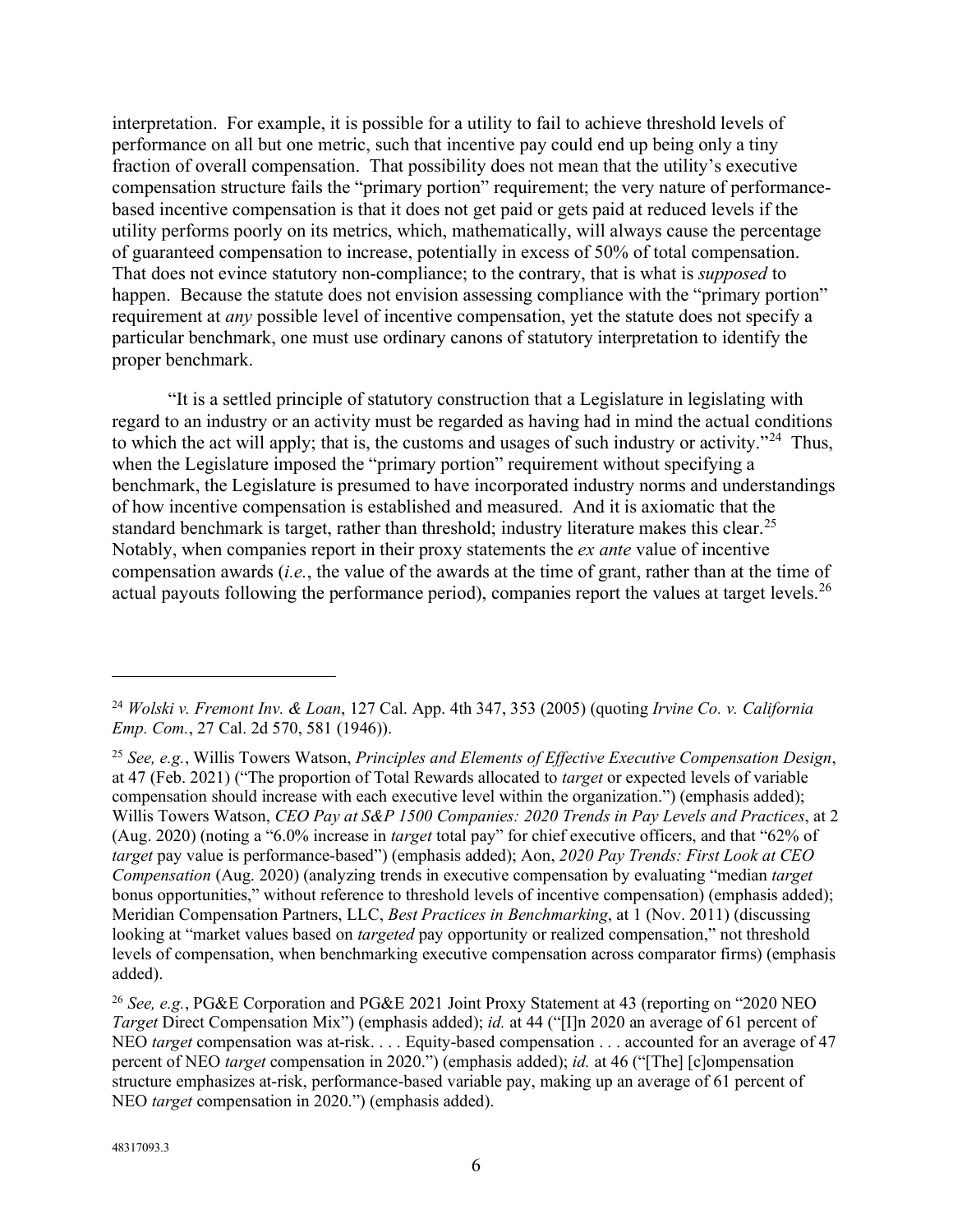That companies use target as the benchmark reflects the fact that, in general, "[o]n average and over time, companies tend to pay out near target."<sup>[27](#page-6-0)</sup> Further, as PG&E previously explained in sworn testimony, it is the target level of incentive compensation, not a lesser level, that is designed to provide a *market-competitive level* of compensation opportunity so that a company can remain competitive when trying to attract and retain talented executives:

[E]xecutive incentive compensation does not constitute a "bonus," as persons unfamiliar with executive compensation sometimes characterize it; rather, *incentive compensation at target levels is necessary to ensure that executives earn a marketcompetitive level of compensation*. Thus, incentive compensation is an important part of PG&E's ability to compete in the marketplace for talented executives.<sup>[28](#page-6-1)</sup>

Requiring California utilities to comply with the "primary portion" requirement at threshold levels of incentive compensation would require drastic changes to their executive compensation structures that would hurt their ability to compete for talent and undermine the purposes of AB 1054. Given that PG&E (like the other California utilities) has been structuring its executive compensation to ensure compliance with the "primary portion" requirement at *target* levels,<sup>[29](#page-6-2)</sup> shifting to compliance at *threshold* levels would require:

- (i) Materially reducing base salaries—the singular fixed component of pay—which would substantially impair California utilities' ability to recruit and retain the talented executives who are necessary to promote safety and other priorities;
- (ii) Dramatically increasing incentive compensation, which would turn AB 1054 on its head by giving utility executives the windfall of significantly greater overall compensation; and/or
- (iii) Reducing the spread between threshold and target payout levels, which would go a long way towards abolishing the concept of "threshold" altogether, would fail to provide for a meaningful range of outcomes, and would fail to provide incentives to achieve the significant incremental operational improvement that historically has been necessary to move from threshold to target payout levels.

None of this would be consistent with AB 1054, with its focus on promoting safety and financial stability, or with the Commission's admonition that executive compensation requirements must "take into account PG&E's need to attract and retain highly qualified executive officers."<sup>[30](#page-6-3)</sup>

<span id="page-6-0"></span><sup>27</sup> Meridian Compensation Partners, LLC, *Annual Incentive Basics*, at 1 (Dec. 2015).

<span id="page-6-1"></span><sup>&</sup>lt;sup>28</sup> Declaration of John Lowe, attached as Appendix D to PG&E's Post-Hearing Brief and Comments on Assigned Commissioner's Proposals, filed Mar. 13, 2020 in I.19-09-019, at ¶ 5 (footnote omitted; emphasis added).

<span id="page-6-2"></span><sup>29</sup> *See* PG&E's Supplemental Tier 1 Advice Letter No. 4419-G/6157-E-A, at 2 & nn.3-4 (filed with the CPUC on Apr. 30, 2021).

<span id="page-6-3"></span><sup>30</sup> D.20-05-053 at 89.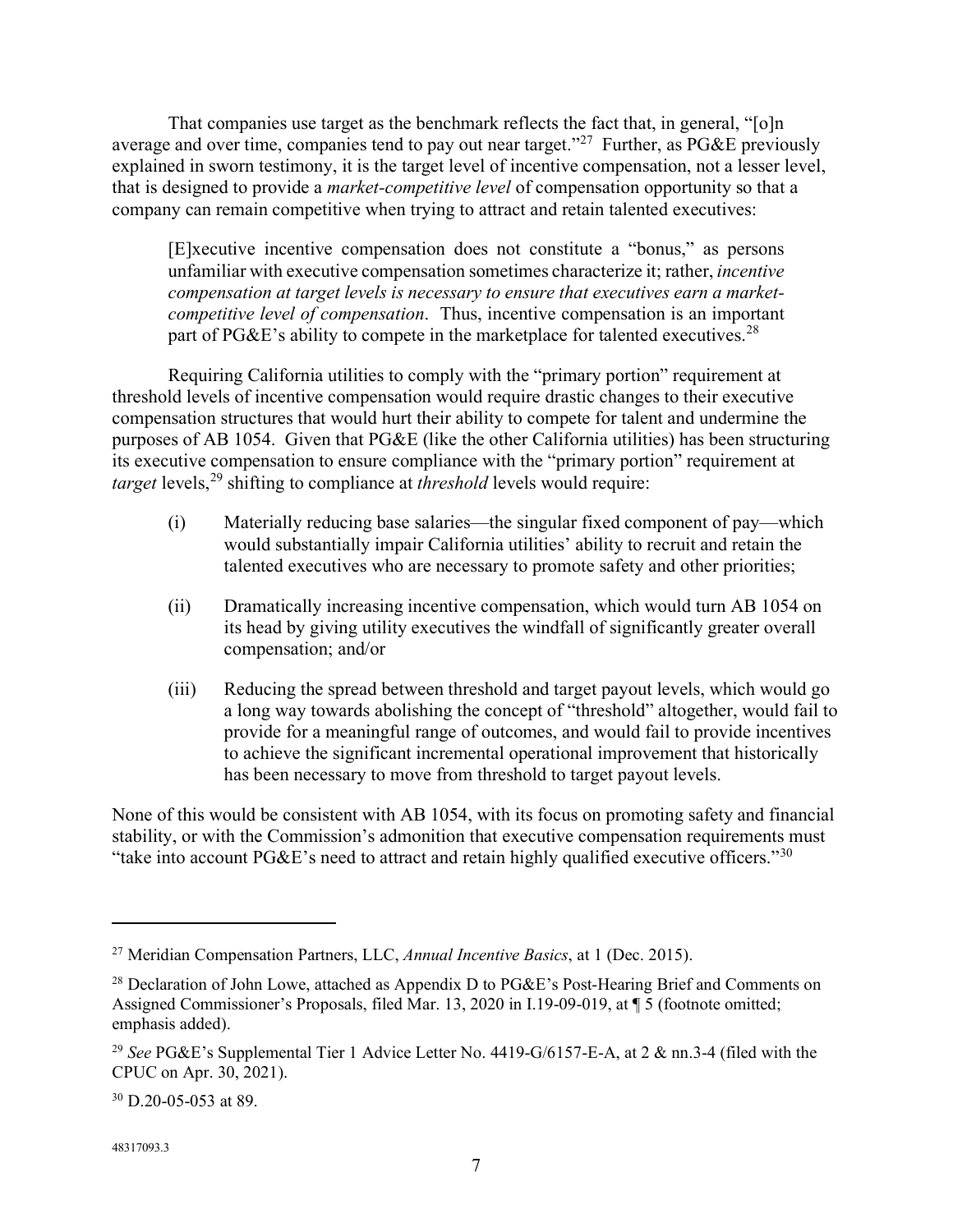Measuring compliance with the "primary portion" requirement at threshold levels instead of target levels also would contravene the Commission's decision in PG&E's Plan of Reorganization Order Instituting Investigation (the "POR OII"), which requires only that "[g]uaranteed cash compensation as a percentage of total compensation . . . *not exceed* industry norms."<sup>31</sup> Measuring compliance at threshold levels would countermand this requirement by requiring that guaranteed cash compensation as a percentage of total compensation be *substantially lower* than industry norms—thereby impairing PG&E's ability to recruit and retain talented executives.

In short, assessing the "primary portion" requirement based on threshold levels of incentive compensation would have no basis in the statute, would contravene legislative intent and widespread executive compensation practices, and would otherwise be problematic. OEIS should eschew this approach.

#### **b. The proposal to preempt a board's or compensation committee's exercise of positive discretion**

Requiring executive compensation submissions to state "that compensation associated with a performance metric(s) will not be earned if the threshold metric target for that performance metric is not achieved,"[32](#page-7-1) is also problematic. Such a requirement would be wholly untethered to the text of AB 1054, which says nothing about giving OEIS oversight of a board or independent compensation committee's use of discretion in the exercise of its business judgment. Moreover, the requirement would be problematic from the standpoint of both fairness and ensuring that an incentive compensation program is effective at promoting safety and other priorities.

At PG&E, failure to achieve a minimum, acceptable level of performance on a particular metric results in no payout on that metric. But PG&E Corporation's independent People and Compensation Committee ("Committee") has discretion to adjust the formulaic results of one or more metric scores if doing so is appropriate based on the facts and circumstances. As PG&E has noted in numerous public filings, the Committee frequently has exercised "negative discretion" to reduce metric scores under PG&E's Short-Term Incentive Plan ("STIP") and/or Long-Term Incentive Plan ("LTIP"), including as recently as early 2021 when payouts for the one-year performance period under the 2020 STIP and performance share payouts for the threeyear performance period under the 2018 LTIP were materially reduced.<sup>33</sup> The Committee's ability to exercise negative discretion ensures that incentive compensation that is otherwise payable based on metric results is not paid if it would be inappropriate to do so under the totality of the circumstances.

By the same token, it is equally important that the Committee be able to exercise "positive discretion" to ensure that incentive compensation that otherwise would *not* be payable

<span id="page-7-0"></span><sup>&</sup>lt;sup>31</sup> *Id.* at 88 (emphasis added).

<span id="page-7-1"></span><sup>32</sup> OEIS PowerPoint at 13.

<span id="page-7-2"></span><sup>33</sup> *See* PG&E's Tier 1 Advice Letter No. 4419-G/6157-E, at 4-5 (filed with the CPUC on Apr. 9, 2021).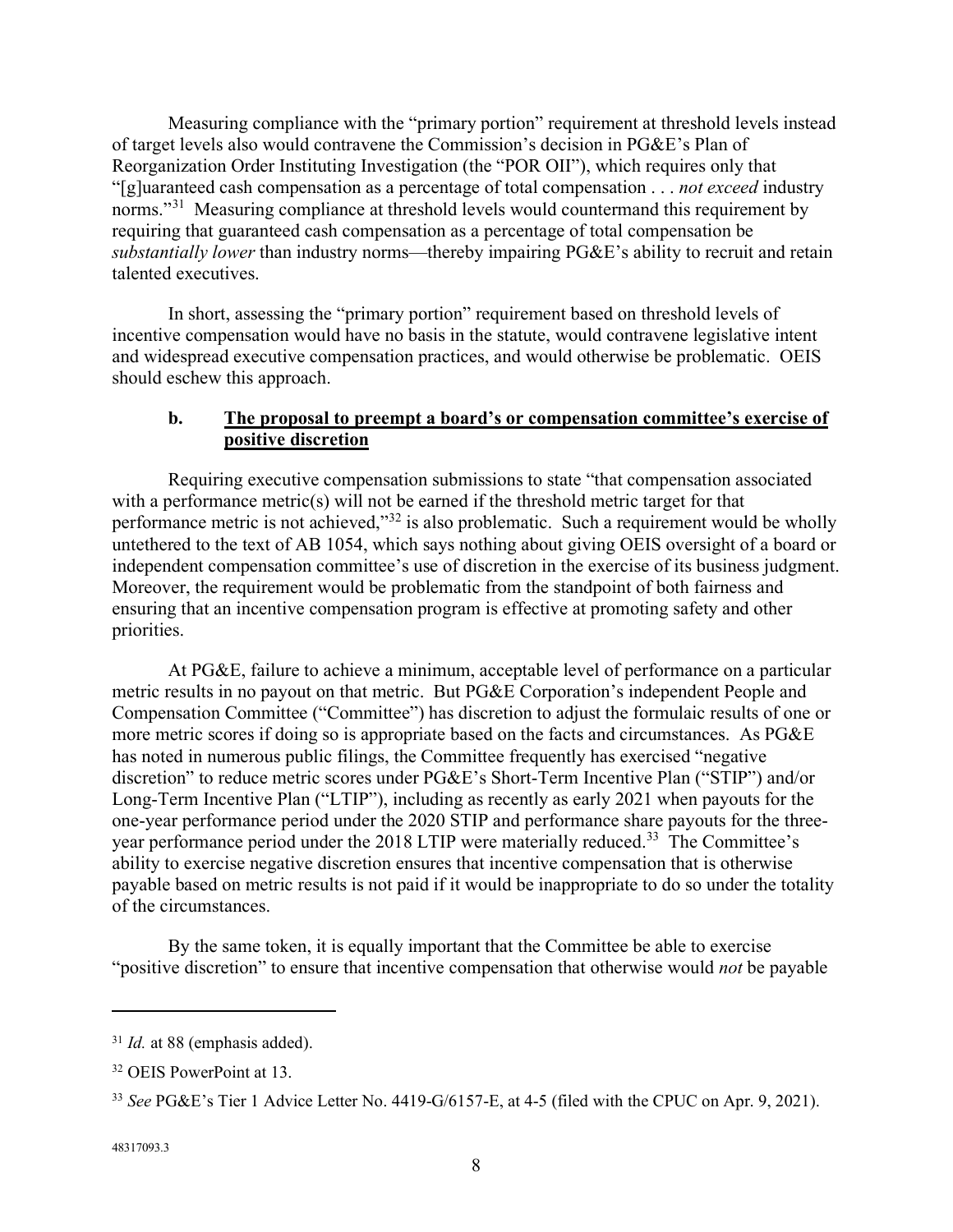*is* paid if the Committee determines, in the exercise of its business judgment and within the bounds of its fiduciary duties, that it would be appropriate to pay such compensation in the circumstances. For example, one of PG&E's metrics in its 2021 STIP program design is "Large Overpressure Events Rate," which uses threshold, target, and maximum performance milestones relating to gas overpressure events.<sup>[34](#page-8-0)</sup> If PG&E fails to hit threshold because of an event beyond its control (*e.g.*, a severe and widespread earthquake), an exercise of positive discretion may be appropriate so that executive officers are not penalized based on such an event, and instead can still earn fair compensation. As PG&E previously has explained:

[A]n executive compensation concept called "line of sight" . . . stresses the importance of an executive being able to see a clear link between the executive's efforts on the job and the achievement of incentive compensation performance metrics, and a clear link between achievement of performance metrics and payment of incentive compensation. If "line of sight" is unclear or subject to breakage in ways that are perceived as outside the executive's control, then incentive compensation loses its incentive effect and can lose its value as a recruitment/retention tool, and thereby fail to promote the activities it is meant to promote.[35](#page-8-1)

Ensuring that a utility can exercise not only "negative discretion," but also "positive discretion," based on the facts and circumstances helps ensure that executive compensation programs remain fair and that they adequately promote safety and other priorities. Removing such discretion—which would be the effect of OEIS's proposal, at least with respect to a metric score below threshold—would have the opposite effect. Although the PG&E Corporation People and Compensation Committee has not exercised positive discretion anytime in recent memory, PG&E believes it important that the Committee retain the ability to exercise such discretion if warranted in the exercise of its business judgment. PG&E urges OEIS not to adopt any proposal that would curtail this ability (which, as noted, would be beyond OEIS's statutory mandate in any event).

# **3. OEIS's Proposal Regarding AB 1054's Requirement for "Indirect or Ancillary Compensation That Is Not Aligned With Shareholder and Taxpayer Interest"**

AB 1054 requires "[m]inimization or elimination of indirect or ancillary compensation that is not aligned with shareholder and taxpayer interest in the electrical corporation" (which PG&E interprets to mean corporate perquisites and the like, to the extent such perquisites are not aligned with shareholder and taxpayer interest).<sup>[36](#page-8-2)</sup> Related to this requirement, OEIS proposed during the workshop to "[r]equire that all executive compensation structure submissions include a listing of compensation that is not direct monetary or stock-related compensation, the

<span id="page-8-0"></span><sup>34</sup> *See* PG&E's Jan. 15, 2021 Letter to Wildfire Safety Division at 4-6, A-3; PG&E's Mar. 2, 2021 Letter to Wildfire Safety Division at 2, A-3.

<span id="page-8-1"></span><sup>&</sup>lt;sup>35</sup> Declaration of John Lowe, attached as Appendix D to PG&E's Post-Hearing Brief and Comments on Assigned Commissioner's Proposals, filed Mar. 13, 2020 in I.19-09-019, at ¶ 7.

<span id="page-8-2"></span><sup>&</sup>lt;sup>36</sup> Pub. Util. Code § 8389(e)(6)(A)(iv).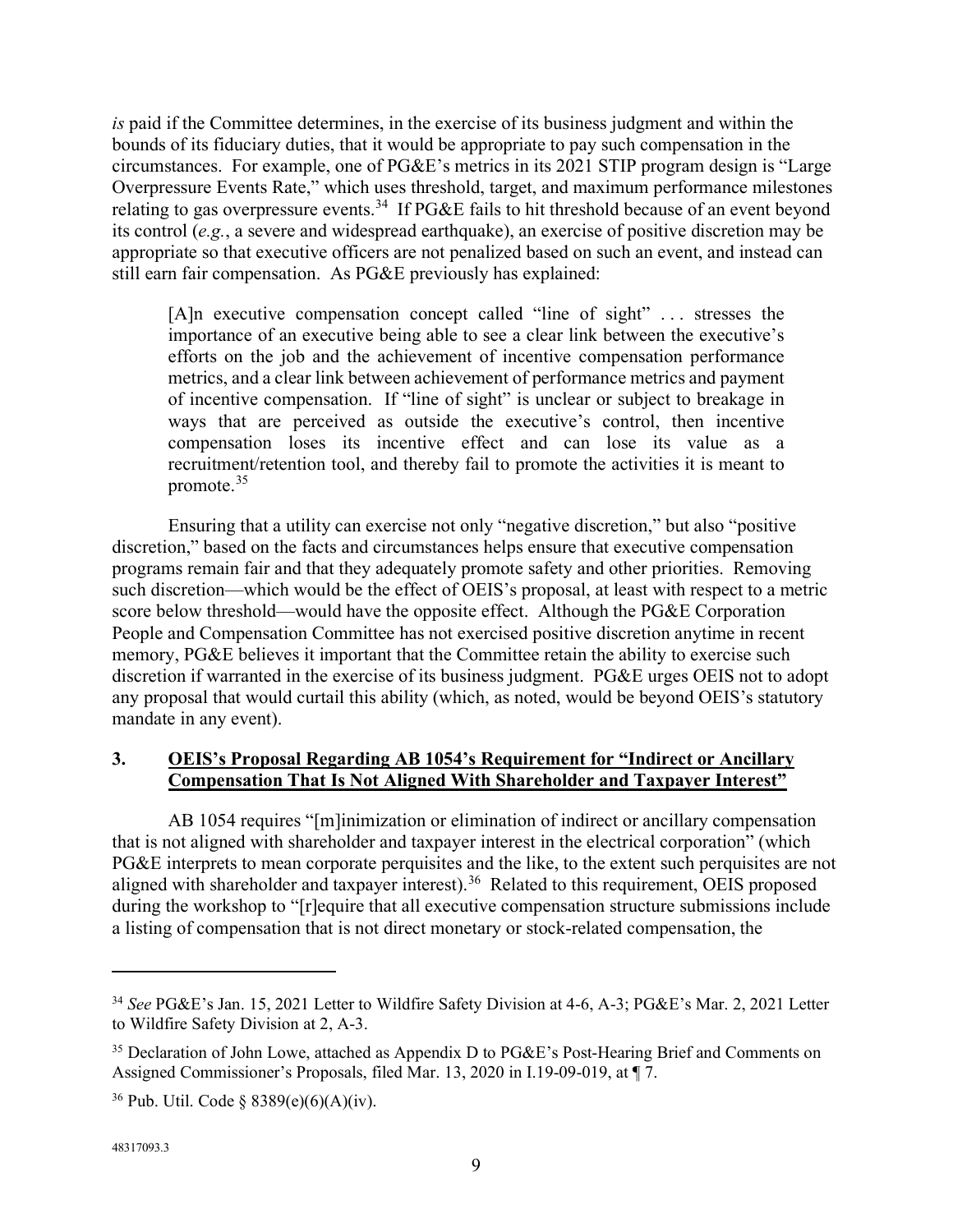percentage of the total compensation, who is awarded that compensation, and the basis upon which that compensation is awarded."<sup>[37](#page-9-0)</sup>

PG&E finds this proposal to be vague, but beyond that, PG&E has burden concerns. PG&E already compiles and discloses information about corporate perquisites and the like for its named executive officers in its annual joint proxy statements.<sup>[38](#page-9-1)</sup> PG&E's disclosures are detailed and voluminous, and include the following mandatory elements as specified by SEC regulations: ". . . (iii) Each element of compensation; (iv) Why the [company] chooses to pay each element; (v) How the [company] determines the amount (and, where applicable, the formula) for each element of pay; [and] (vi) How each compensation element and the [company's] decisions regarding that element fit into the [company's] overall compensation objectives and affect decisions regarding other elements."[39](#page-9-2) PG&E does not object to including the same information about corporate perquisites in its executive compensation submissions to OEIS, but due to burden concerns, urges OEIS to take that information as already compiled without requiring additional analysis or data points, or different timing.

To the extent PG&E has AB 1054 executive officers who are not subject to the proxy disclosure rules (*e.g.*, the corporate secretary under § 451.5(c)), PG&E believes that OEIS should permit the filing of such information confidentially due to employee privacy concerns. These individuals accepted their executive officer positions without any pre-existing requirement that fine details of their compensation be publicized. Accordingly, these executive officers have a protectable privacy interest in such information, and it would be inappropriate to require its public disclosure.[40](#page-9-3)

#### **4. NorthStar's Proposals for Detailing Board or Compensation Committee Discretion**

NorthStar proposed that utilities' executive compensation submissions include "[d]etails on use of discretion—upward and downward," including information on "[m]issed safety targets," "[m]anagement/Board adjustments to individual targets," and "[m]anagement/Board adjustments to individual employee compensation."[41](#page-9-4) This is beyond the scope of AB 1054 and is otherwise inappropriate.

<span id="page-9-0"></span><sup>&</sup>lt;sup>37</sup> OEIS PowerPoint at 21.

<span id="page-9-1"></span><sup>38</sup> *See, e.g.*, PG&E Corporation's and PG&E's 2021 Joint Proxy Statement at 37-87.

<span id="page-9-2"></span><sup>39</sup> 17 C.F.R. § 229.402(b).

<span id="page-9-3"></span><sup>40</sup> *See, e.g.*, *Sacramento Cty. Employees' Ret. Sys. v. Superior Ct.*, 195 Cal. App. 4th 440, 468 (2011) ("Californians enjoy a right to privacy in their private financial affairs."); *see also Int'l Fed'n of Pro. & Tech. Engineers, Loc. 21, AFL-CIO v. Superior Ct.*, 42 Cal. 4th 319, 331 (2007) (holding that government employees did not have a reasonable expectation of privacy in their salary information because the law long had provided that "the name of every public officer and employee, as well as the amount of his salary, is a matter of public record"—while observing that "the privacy expectation regarding income earned in the *private* sector" is "significantly" greater) (emphasis added).

<span id="page-9-4"></span><sup>41</sup> NorthStar PowerPoint at 7.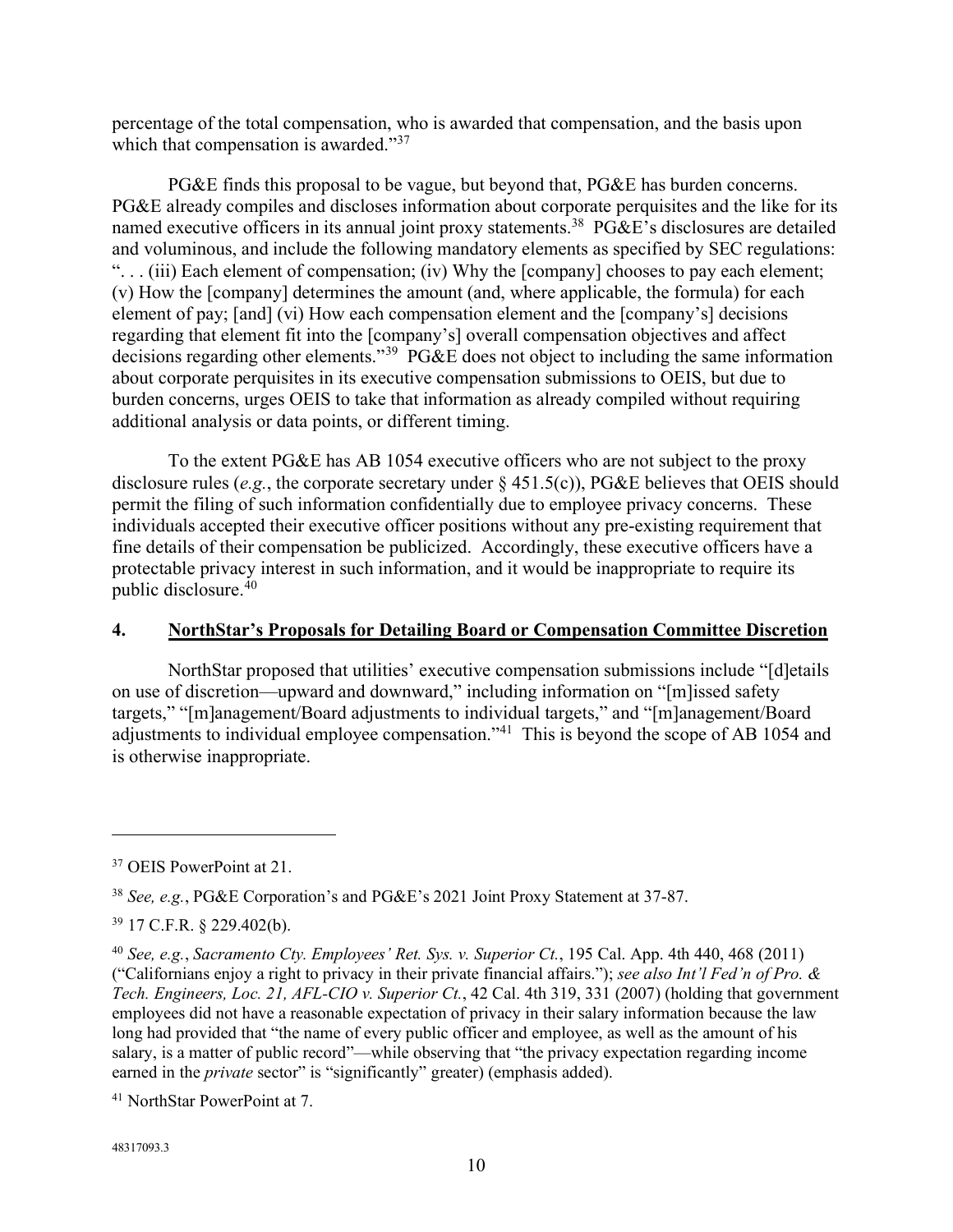*First*, as noted, AB 1054 does not charge OEIS with superintending a utility's executive compensation program as a general matter. And the statute certainly does not task OEIS with evaluating or second-guessing a board's or independent compensation committee's exercise of discretion as part of its business judgment, whether generally or with regard to "individual employee compensation" (which raises potential employee privacy concerns).<sup>[42](#page-10-0)</sup> Rather, AB 1054 charges OEIS with determining whether a utility's executive compensation "*structure*" complies with certain enumerated requirements.[43](#page-10-1) NorthStar's proposal ventures far beyond OEIS's limited mandate to evaluate the overall structure, and therefore is inappropriate.

*Second*, NorthStar's proposal ignores timing issues. Utilities make their executive compensation submissions to OEIS near the *beginning* of the year, and thus, near the *beginning* of the applicable performance period (be it an annual performance period under a short-term incentive plan, or a multi-year performance period beginning at the same time under a long-term incentive plan). Utilities therefore make their submissions *before* a board or compensation committee has occasion to determine whether to exercise discretion to adjust the formulaic results of metric scores—because results have not been achieved yet. Accordingly, NorthStar seems to be proposing that utilities either (i) submit information that does not yet exist; or (ii) submit information about the exercise of discretion relating to the *prior* year, which has nothing to do with whether a utility's executive structure in the *current* year satisfies the statutory criteria, and nothing to do with OEIS's statutory task of assessing the *current* structure. [44](#page-10-2)

*Third*, SEC regulations already require utilities to report on material exercises of discretion in the executive compensation context. Specifically, 17 C.F.R. § 229.402(b) requires proxy statements to explain "all material elements of the [company's] compensation of the named executive officers," and notes that such explanation may include "whether discretion can be or has been exercised (either to award compensation absent attainment of the relevant performance goal(s) or to reduce or increase the size of any award or payout), identifying any particular exercise of discretion, and stating whether it applied to one or more specified named executive officers or to all compensation subject to the relevant performance goal(s)."<sup>[45](#page-10-3)</sup> Moreover, the Commission's decision in PG&E's POR OII requires PG&E to provide "[a]nnual reporting of awards to the CPUC through a Tier 1 advice letter compliance filing,"[46](#page-10-4) and PG&E has included information regarding the exercise of discretion.<sup>47</sup>

<span id="page-10-4"></span><sup>46</sup> D.20-05-053 at 88.

48317093.3

<span id="page-10-0"></span><sup>42</sup> *Id.*

<span id="page-10-1"></span><sup>&</sup>lt;sup>43</sup> Pub. Util. Code  $\frac{8389(e)(4)}{e(6)}$  (emphasis added).

<span id="page-10-2"></span><sup>&</sup>lt;sup>44</sup> *Cf.* NorthStar PowerPoint at 8 (proposing to require "[p]rior year . . . reporting," including "[p]rior year targets and actual performance").

<span id="page-10-3"></span><sup>45</sup> *See also* PG&E Corporation's and PG&E's 2021 Joint Proxy Statement at 40, 57 (describing exercise of "negative discretion").

<span id="page-10-5"></span><sup>47</sup> *See* PG&E's Tier 1 Advice Letter No. 4419-G/6157-E, at 4-5 (filed with the CPUC on Apr. 9, 2021).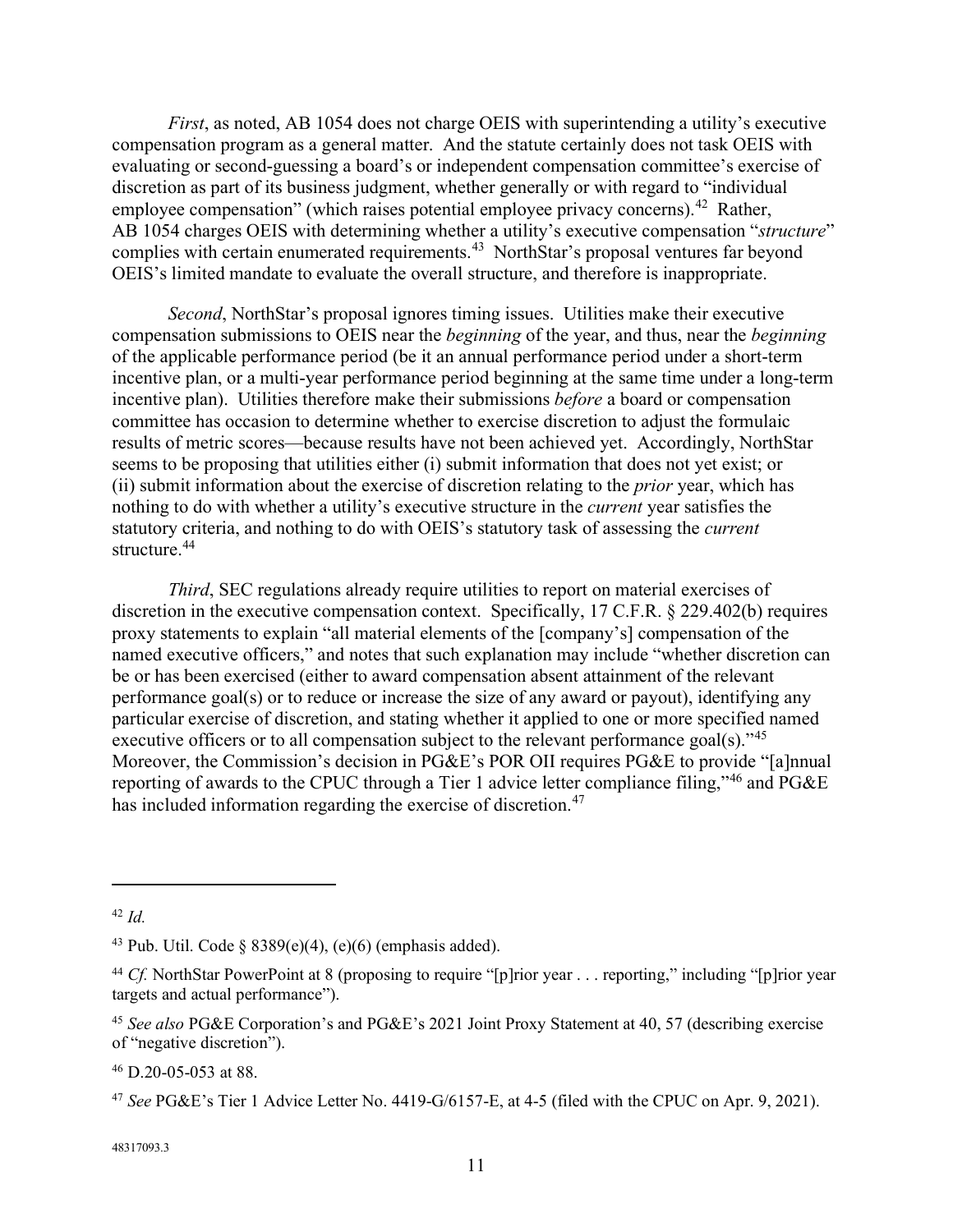To the extent NorthStar has something more expansive in mind—such as itemization of every factor considered as part of an exercise of discretion—that would be invasive of the board or compensation committee process, and also impractical. By definition, an exercise of discretion is based on the totality of the circumstances, and detailed granularity often is not feasible. For example, different board or compensation committee members may have entirely different reasons for voting in favor of a particular exercise of discretion. In fact, as to PG&E, the Commission already has ordered that there shall be a presumption that a material portion of executive incentive compensation shall be withheld if PG&E is the ignition source of a catastrophic wildfire, with PG&E "mak[ing] the initial determination as to whether PG&E has caused a catastrophic event that warrants reduction or elimination of incentive compensation."[48](#page-11-0) Notably, the Commission did *not* see fit to require PG&E to articulate every factor underlying such a determination. NorthStar's proposal, however, would require utilities to provide such information not only in the context of discretion exercised following a catastrophic wildfire, but any time an independent compensation committee exercises discretion on any metric for any reason. This is far beyond OEIS's statutory role. NorthStar's proposal should be rejected.

## **5. NorthStar's Proposals Regarding Reporting of Historical Metric Performance for "Trending" Purposes and To See if Metrics Are "Helping"**

NorthStar proposed during the workshop to require utilities to submit historical metric performance data for "trending" purposes,<sup>[49](#page-11-1)</sup> or as NorthStar elsewhere put it, to see if the metrics are "helping." Again, this misapprehends the nature of OEIS's statutory charge in the executive compensation context, which is not to oversee utility safety as a general matter, superintend a utility's executive compensation program, determine whether safety or other goals might be better advanced by substituting one metric for another, or the like. Rather, OEIS's role is to "determine<sup>[]</sup> [whether] the *structure* meets the principles set forth" in the statute.<sup>[50](#page-11-2)</sup>

Moreover, NorthStar's proposal, if adopted, would be problematic because submitting raw quantitative data divorced from the *qualitative* context that informs the business judgment underlying metric-setting would be foreordained to lead to misplaced arguments and wrong conclusions. To illustrate, in PG&E's 2021 STIP, the target milestone for the "DCPP [Diablo Canyon Power Plant] Reliability and Safety Indicator" metric is below actual performance in each of the last five years. Assessing PG&E's current target against historical performance might create the misimpression that PG&E set a target that was unduly easy to attain. But in reality, there is a good reason: PG&E's "Diablo Canyon Unit 2 . . . experienced four outages between July 2020 and February 24, 2021, each due or related to malfunctions,"[51](#page-11-3) such that a target milestone that is at or above historical performance would not realistically be attainable in 2021 and therefore would not have a meaningful incentive effect. Simply looking at raw historical data, therefore, would be bound to result in wrong impressions. Nor would the problem be solved by requiring utilities to provide detailed explanations for why they set the

<span id="page-11-0"></span><sup>48</sup> D.20-05-053 at 88, 92.

<span id="page-11-1"></span><sup>49</sup> NorthStar PowerPoint at 8 (emphasis added).

<span id="page-11-2"></span><sup>50</sup> Pub. Util. Code § 8389(e)(6)(B).

<span id="page-11-3"></span><sup>51</sup> PG&E Corporation and PG&E Form 10-K for the Fiscal Year Ending Dec. 31, 2020 at 52.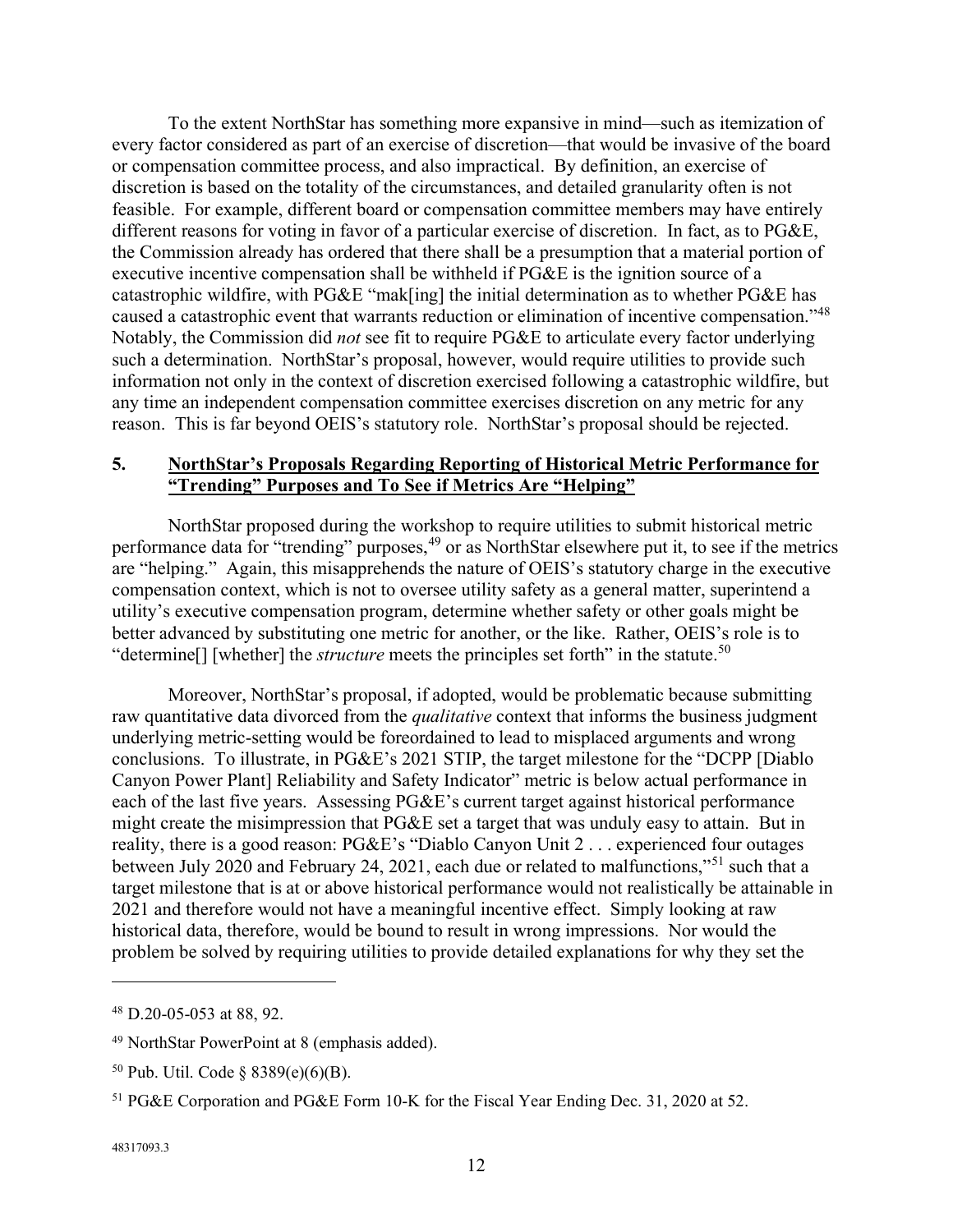milestones where they did; not only is there nothing in AB 1054 that requires such information, but such determinations can be extraordinarily complex, involving, among other things, competing priorities, limited resources, a divergence of opinions, healthy debate, and, ultimately, exercises of business judgment.

Moreover, historical performance on metrics often says very little about whether the metrics are appropriate or effective; there are many drivers of performance, and an incentive created by a metric can be just one piece of a complex puzzle. Whether performance has improved, deteriorated, or remained the same over time therefore often says little or nothing about whether, in NorthStar's words, a metric is "helping." Indeed, even if performance is deteriorating, the metric may still be "helping" by keeping performance higher than it otherwise would be. NorthStar's proposal should be rejected.

## **6. NorthStar's Proposal Regarding Metric Weightings**

NorthStar proposed to prescribe "additional requirements regarding short-term incentive metrics, weightings, and targets," including "[c]ategory and individual metric weighting requirements" such as "no metric less than 5% weighting."[52](#page-12-0) NorthStar was correct to describe these as "additional requirements," because they are nowhere found in AB 1054. Rather, as noted, AB 1054 leaves the responsibility for designing an appropriate executive compensation program with a utility's board and independent compensation committee, subject to retrospective shareholder advisory input<sup>[53](#page-12-1)</sup> (and in PG&E's case, "[a]nnual review of awards by an independent consultant").<sup>54</sup> Because NorthStar's proposal has no statutory basis, and because it would curtail the board's and compensation committee's authority and obligation to exercise their business judgment when it comes to appropriate program design, the proposal should be rejected.

#### **7. NorthStar's Procedural Proposals**

NorthStar proposed that utilities make their executive compensation submissions in March, with those submissions kicking off a lengthy and elaborate process of discovery and briefing consisting of: (i) a first round of data requests served three weeks after the submissions; (ii) responses two weeks later; (iii) a second round of data requests two weeks after that; (iv) responses two weeks later; (v) stakeholder comments on executive compensation submissions filed four weeks after that (presumably with an opportunity for utilities to submit reply comments); and (vi) finally, decisions from OEIS on executive compensation approval requests after the briefing is over. NorthStar acknowledged that this process would take "four months," *i.e.*, until at least July every year.

<span id="page-12-0"></span><sup>52</sup> NorthStar PowerPoint at 9.

<span id="page-12-1"></span><sup>53</sup> *See supra*, nn.2-3.

<span id="page-12-2"></span><sup>54</sup> D.20-05-053 at 88.